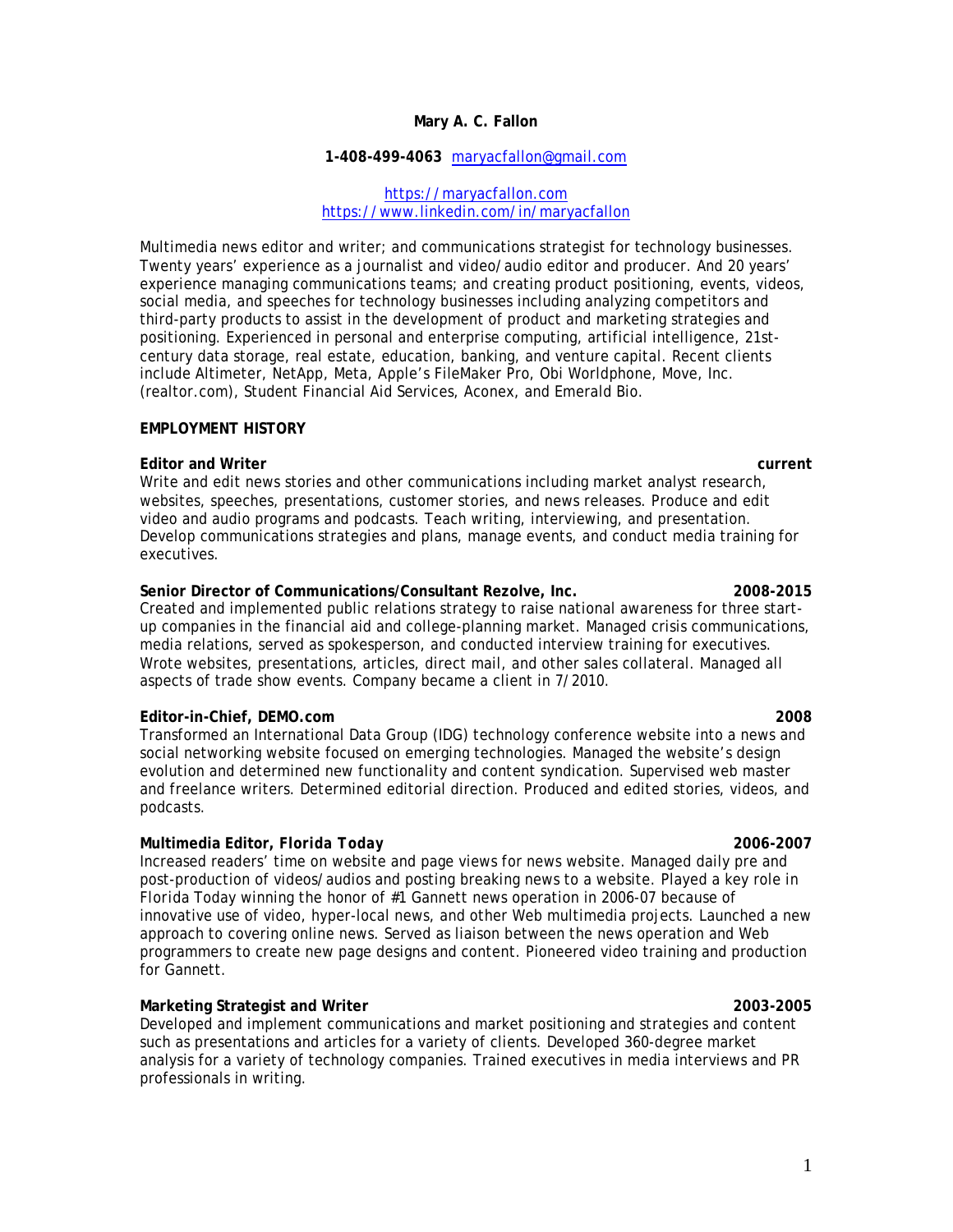# **Video Production Teaching Assistant, UFlorida 08/2003 - 04/2005**

Graduate student at the University of Florida's Documentary Film Program. Produced and directed *24/7*, an award-winning documentary about caring for people with developmental disabilities. Taught corporate video production and Final Cut Pro editing software.

## **Director of Marketing, Palm, Inc. 2000-2002**

Developed new markets for emerging technology products. Created strategy and content for sales presentations, PR campaigns, ads, website and retail promotions. Managed sales-support events. Company spokesperson.

## **Vice President of Marketing, GoCampus 2000**

Responsible for marketing, product positioning, branding, and communications strategies, messaging and plan; media and analysts relations; advertising; website, sales support and market research. Developed prototype higher education community website and online catalog. Helped determine overall business plan. (Short-lived Internet services start-up company)

# **Worldwide Communications Manager, HP 1994-1999**

Converted PR into a strategic weapon for HP's \$4 billion Test & Measurement Organization (now Agilent Technologies). Created strategies, processes, training, and tools to support TMO's objective of increasing revenues from new markets, such as communications. Led and trained a worldwide team of 85 PR and marketing professionals. Built alliances with 31 product divisions and their executives to execute a new approach to communication with key markets and employees. Created perception audits, message analysis, presentations, white papers, videos, and audio and print strategic sales-support newsletters. Company spokesperson.

# **Senior Editor, Technology & Media Group 1994**

Researched and analyzed the impact of digital technologies and products for the executive newsletter *Technology & Media: A Report on Communication, Information and Entertainment*. It circulated to cable, broadcasting, telephone, online, computer, software, entertainment and publishing industries worldwide. Planned future electronic products.

## **Public Relations Manager, Apple 1988-1993**

Revamped communications strategy and content for education marketing to improve sales. Reversed a downward trend in public perception of Apple's commitment to education. Overhauled messaging and content of Apple's education research efforts enabling sales to leverage findings to close deals. Created videos, including *Wireless Coyote* and *Cloud Forest Classroom*, which helped prompt the FCC to allow data to move on radio frequencies, and presentations about emerging technologies for executives. Coached executives how to be more effective speakers. Trained customers to be evangelists. Company spokesperson.

## **Business Reporter,** *San Jose Mercury-News* **1983-1988**

Wrote about the computer, telecommunications, banking, real estate, venture capital and biotechnology industries. Primarily responsible for tracking approximately 50 computer and networking companies, most based in Silicon Valley. Won two reporting awards and was part of a team that won best California daily business news reporting award three years in a row.

## **EARLY WORK EXPERIENCE**

# **Business /General Assignment Reporter 1974-1983**  Reporter covering business and general assignment for metro newspapers in CT, RI, TX, and MA.